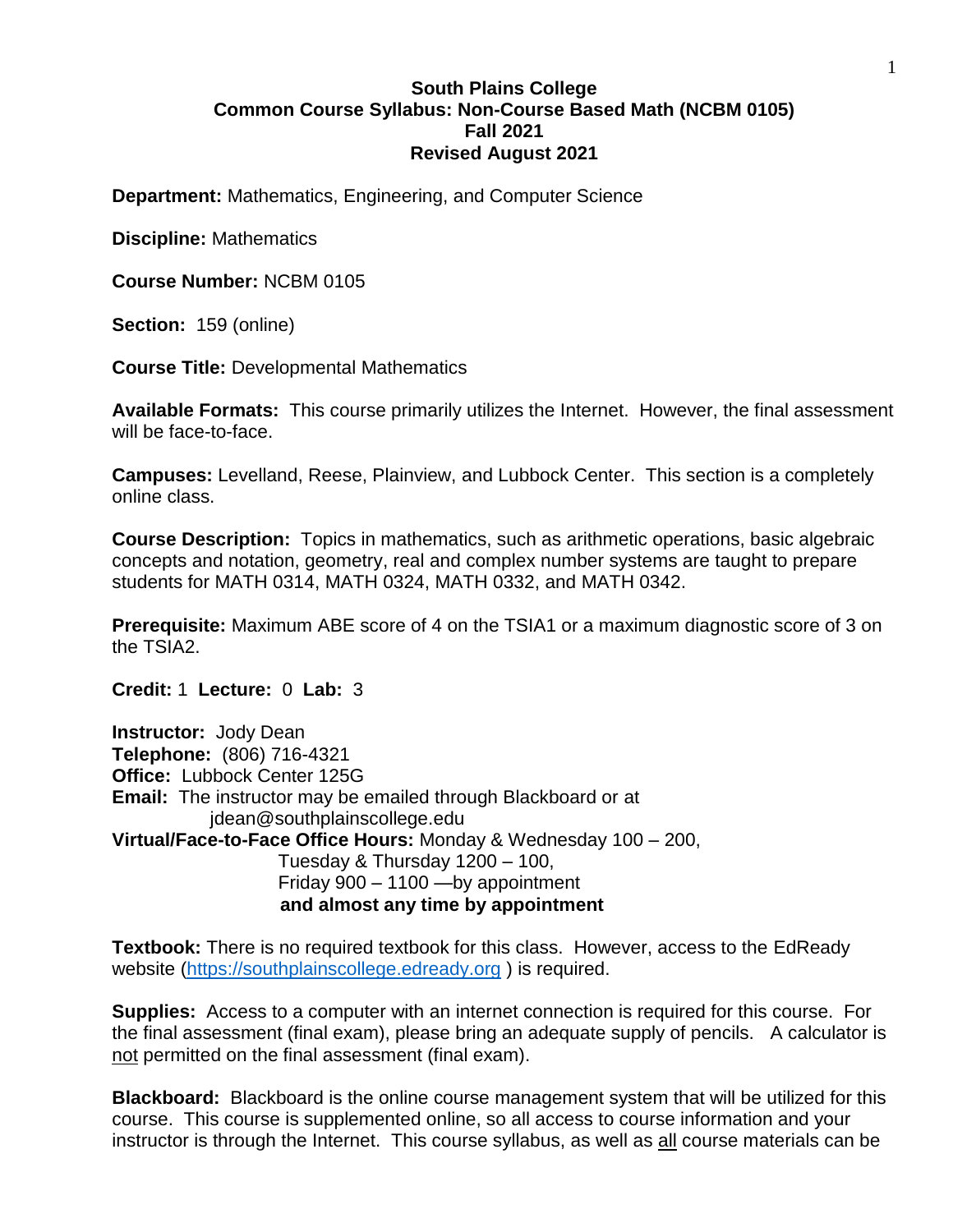accessed through Blackboard. Login at [https://southplainscollege.blackboard.com/.](https://southplainscollege.blackboard.com/) The user name and password should be the same as the MySPC and SPC email.

User name: first initial, last name, and last 4 digits of the Student ID Password: Original CampusConnect Pin No. (found on SPC acceptance letter)

Questions regarding Blackboard support may be emailed to [blackboard@southplainscollege.edu](mailto:blackboard@southplainscollege.edu) or by telephone to 806-716-2180.

**Student Learning Outcomes:** Upon completion of this course and receiving a passing grade, the student will be able to:

- 1. Use appropriate symbolic notation and vocabulary to communicate, interpret, and explain mathematical concepts.
- 2. Define, represent, and perform operations on real numbers, applying numeric reasoning to investigate and describe quantitative relationships and solve real world problems in a variety of contexts.
- 3. Use algebraic reasoning to solve problems that require ratios, rates, percentages, and proportions in a variety of contexts using multiple representations.
- 4. Apply algebraic reasoning to manipulate expressions and equations to solve real world problems.
- 5. Use graphs, tables, and technology to analyze, interpret, and compare data sets.
- 6. Construct and use mathematical models in verbal, algebraic, graphical, and tabular form to solve problems from a variety of contexts and to make predictions and decisions.

**Student Learning Outcomes Assessment:** Students must take a written end-of-semester assessment (final exam) covering the information from EdReady.

The class will cover topics from the following units of study in the EdReady system:

- 1) Whole Numbers
- 2) Fractions & Mixed Numbers
- 3) Decimals
- 4) Ratios, Rates, and Proportions
- 5) Percents
- 6) Real Numbers
- 7) Solving Equations
- 8) Exponents and Polynomials
- 9) Factoring
- 10) Geometry
- 11) Complex Numbers.

**Course Evaluation:** EdReady will evaluate the student's mastery of each math concept and provide the student with a score between 0 and 100. The student's goal is to earn an EdReady score of at least 90, which should provide a strong background of mathematical understanding for the final assessment (final exam). At the end of the semester, the student will take a written assessment (final exam) that will determine the student's final course grade for this NCBM 0105 course. Starting after Thanksgiving, the student will schedule a time with the instructor to meet face-to-face for the written assessment (final exam). Performance on this final exam assessment will result in a pass or fail grade for the course. The student must score at least a 70% on the final exam assessment to pass the NCBM 0105 course. A grade of 'P' is assigned for a passing grade, while a grade of 'F' for a failing grade. In order to be fully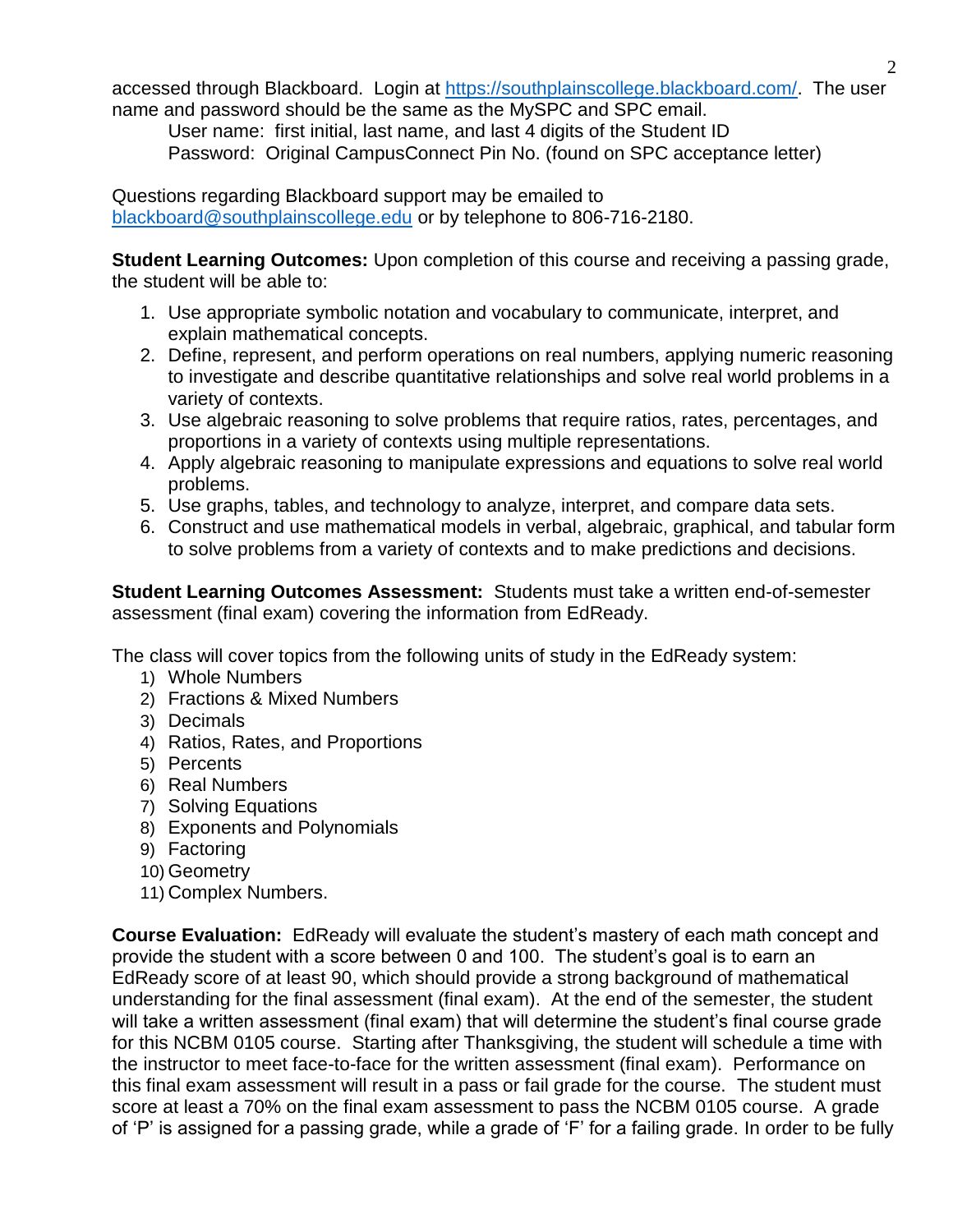prepared for the final assessment, it is strongly recommended that the student master enough topics in the EdReady system to obtain a score of at least 90.

**Attendance/Student Engagement Policy:** Attendance and effort are the most important activities for success in this course. The instructor maintains records of the student's engagement throughout the semester. The student will be required to communicate with the instructor at least once per week for the duration of this course. Failure to communicate at least once per week with the instructor will result in the student being dropped from the course.

# **Getting Started in EdReady:**

Inside your Blackboard course, you will find a link to EdReady. After clicking this link, you should find an area on the screen to enter a goal key. The area should look similar to:



Your goal key for this course is: **Dean0159Fall21** This goal key is case-sensitive, so make sure to provide the correct upper- and lower-cases of the letters. Once into the correct goal, you will take an initial diagnostic test.

## **Taking the Initial Diagnostic Test:**

- Please allow at least one hour for this test. However, if you need more time or need to step away, there is an option to save and exit.
- After completing this initial diagnostic test, contact your instructor for next steps to complete the requirements for this course.

## **SPC Tutors**

Tutoring is FREE for all currently enrolled students. Make an appointment or drop-in for help at any SPC location or online! Visit the link below to learn more about how to book an appointment, view the tutoring schedule, get to know the tutors, and view tutoring locations. <http://www.southplainscollege.edu/exploreprograms/artsandsciences/teacheredtutoring.php>

## **Tutor.com**

You also have 180 FREE minutes of tutoring with tutor.com each week, and your hours reset every Monday morning. Log into Blackboard, click on the tutor.com link on the left-hand tool bar and grab a session with a tutor. You can access tutor.com tutors during the following times:

Monday – Thursday: 8pm-8am 6pm Friday – 8am Monday morning

**Academic Integrity (Plagiarism and Cheating Policy):** "Complete honesty is required of the student in the presentation of any and all phases of course work. This idea applies to quizzes of whatever length as well to final examinations, to daily reports, and to term papers" *(SPC General Catalog)*.

Plagiarism violations include, but are not limited to, the following:

- 1. Turning in a paper that has been purchased, borrowed, or downloaded from another student, an online term paper site, or a mail order term paper mill;
- 2. Cutting and pasting together information from books, articles, other papers, or online sites without providing proper documentation;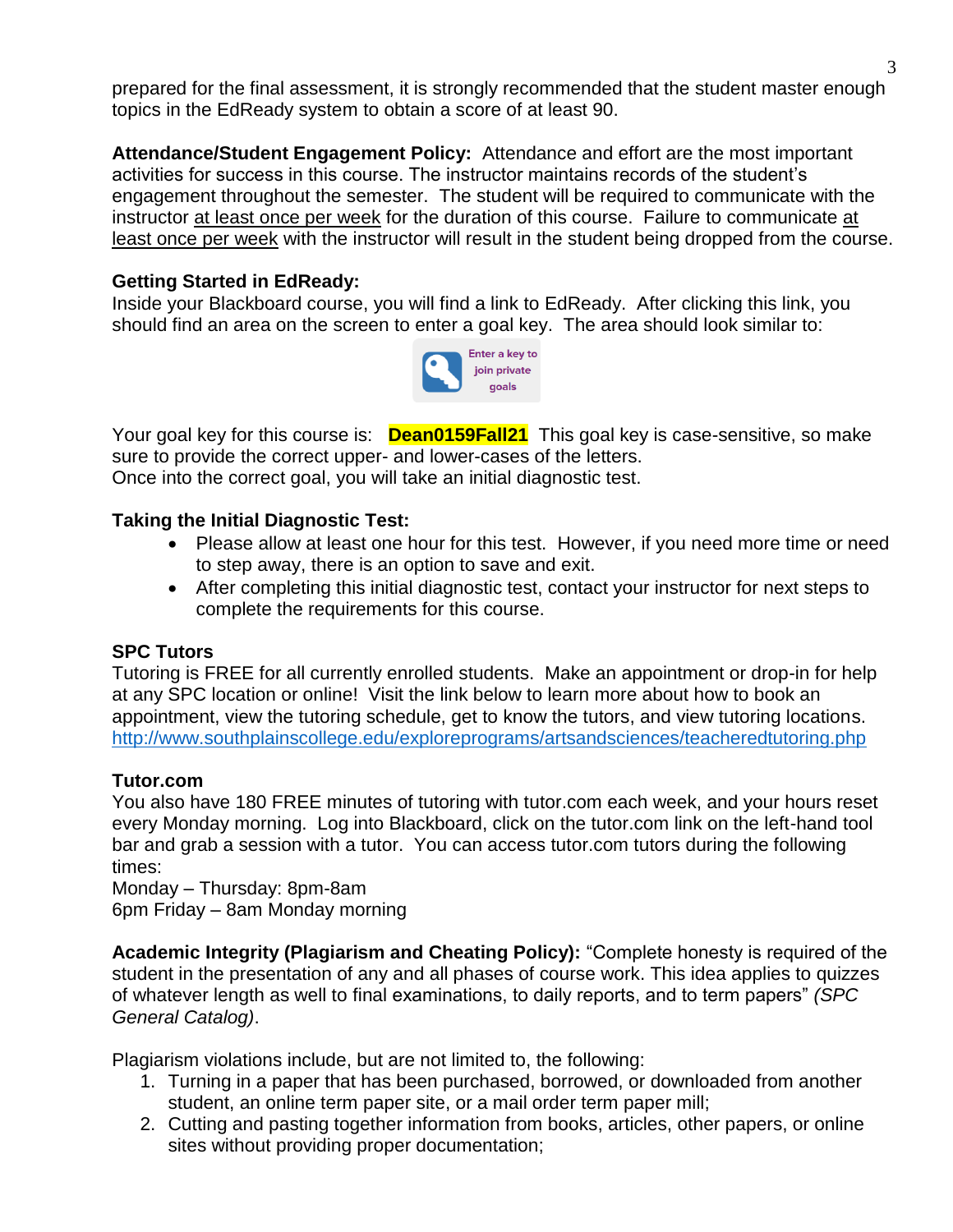- 3. Using direct quotations (three or more words) from a source without showing them to be direct quotations and citing them; or
- 4. Missing in-text citations.

Cheating violations include, but are not limited to, the following:

- 1. Obtaining an examination by stealing or collusion;
- 2. Discovering the content of an examination before it is given;
- 3. Using an unauthorized source of information (notes, textbook, text messaging, internet, apps) during an examination, quiz, or homework assignment;
- 4. Entering an office or building to obtain an unfair advantage;
- 5. Taking an examination for another;
- 6. Altering grade records;
- 7. Copying another's work during an examination or on a homework assignment;
- 8. Rewriting another student's work in Peer Editing so that the writing is no longer the original student's;
- 9. Taking pictures of a test, test answers, or someone else's paper.

**COVID Syllabus Statement:** It is the policy of South Plains College that as a condition of oncampus enrollment, all students are required to engage in safe behaviors to avoid the spread of COVID-19 in the SPC community. There will be no requirement for face coverings at any location on any South Plains College campus or classroom. Faculty, staff, or students may continue to wear a mask voluntarily, but there will be no requirements for face coverings in any circumstance. Students who believe they have been exposed or may be COVID-19 positive, must contact Health Services, DeEtte Edens, BSN, RN at (806) 716-2376 or [dedens@southplainscollege.edu.](mailto:dedens@southplainscollege.edu)

If you are experiencing any of the following symptoms please do not attend class and either seek medical attention or get tested for COVID-19.

Cough, shortness of breath, difficulty breathing

- Fever or chills
- Muscles or body aches
- Vomiting or diarrhea
- New loss of taste and smell

Please also notify DeEtte Edens, BSN, RN, Associate Director of Health & Wellness, at [dedens@southplainscollege.edu](mailto:dedens@southplainscollege.edu) or 806-716-2376.

**Student Code of Conduct Policy:** Any successful learning experience requires mutual respect on the part of the student and the instructor. Neither instructor nor student should be subject to others' behavior that is rude, disruptive, intimidating, aggressive, or demeaning**.**  Student conduct that disrupts the learning process or is deemed disrespectful or threatening shall not be tolerated and may lead to disciplinary action and/or removal from class.

**Diversity Statement:** In this class, the teacher will establish and support an environment that values and nurtures individual and group differences and encourages engagement and interaction. Understanding and respecting multiple experiences and perspectives will serve to challenge and stimulate all of us to learn about others, about the larger world and about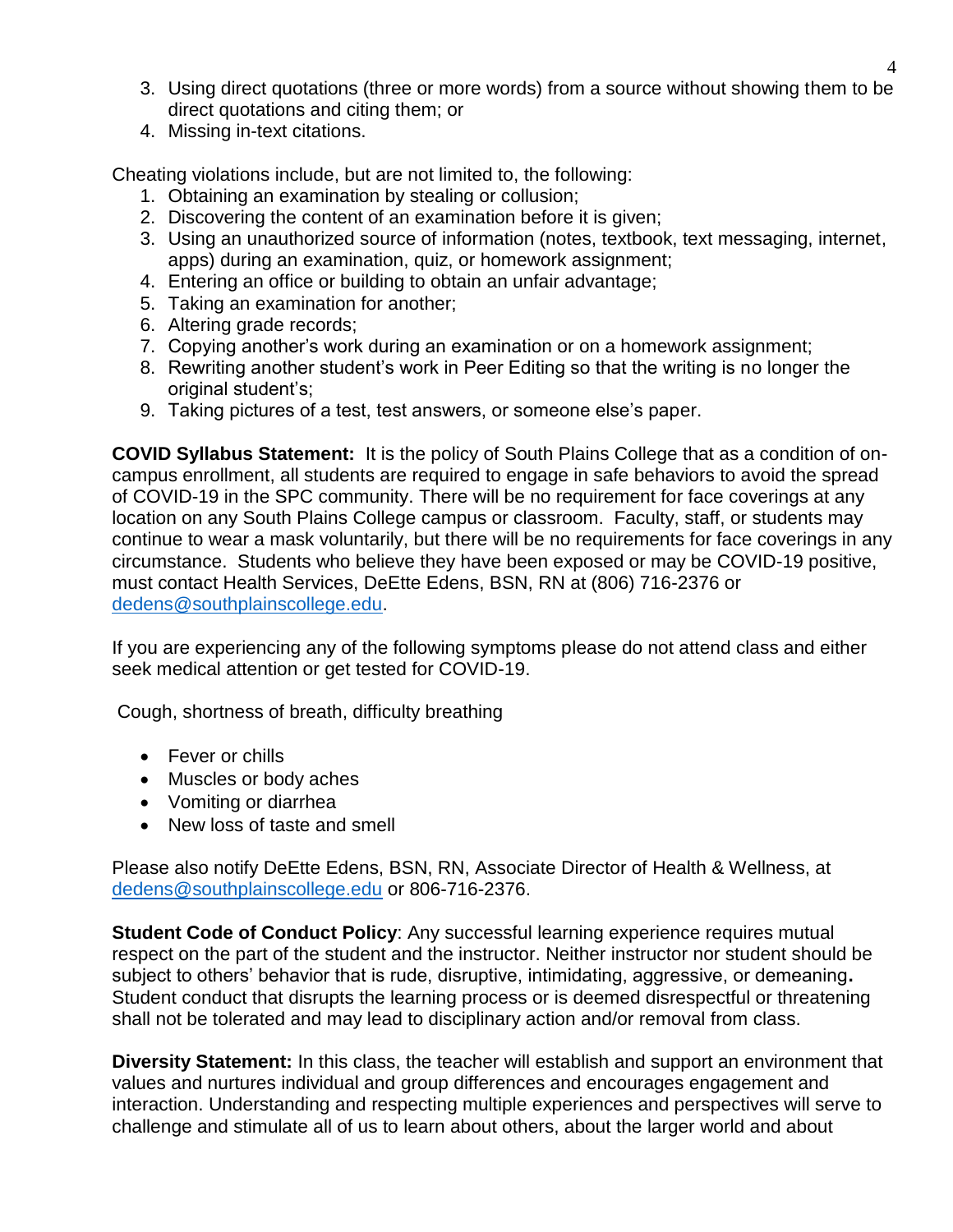ourselves. By promoting diversity and intellectual exchange, we will not only mirror society as it is, but also model society as it should and can be.

**Disability Statement:** Students with disabilities, including but not limited to physical, psychiatric, or learning disabilities, who wish to request accommodations in this class should notify the Disability Services Office early in the semester so that the appropriate arrangements may be made. In accordance with federal law, a student requesting accommodations must provide acceptable documentation of his/her disability to the Disability Services Office. For more information, call or visit the Disability Services Office at Levelland (Student Health & Wellness Office) 806-716-2577, Reese Center (Building 8) 806-716-4675, or Plainview Center (Main Office) 806-716-4302 or 806-296-9611.

**Nondiscrimination Policy:** South Plains College does not discriminate on the basis of race, color, national origin, sex, disability or age in its programs and activities. The following person has been designated to handle inquiries regarding the non-discrimination policies: Vice President for Student Affairs, South Plains College, 1401 College Avenue, Box 5, Levelland, TX 79336. Phone number 806-716-2360.

**Title IX Pregnancy Accommodations Statement:** If you are pregnant, or have given birth within six months, Under Title IX you have a right to reasonable accommodations to help continue your education. To [activate](http://www.southplainscollege.edu/employees/manualshandbooks/facultyhandbook/sec4.php) accommodations you must submit a Title IX pregnancy accommodations request, along with specific medical documentation, to the Director of Health and Wellness. Once approved, notification will be sent to the student and instructors. It is the student's responsibility to work with the instructor to arrange accommodations. Contact the Director of Health and Wellness at 806-716-2362 or [email](http://www.southplainscollege.edu/employees/manualshandbooks/facultyhandbook/sec4.php) [cgilster@southplainscollege.edu](mailto:cgilster@southplainscollege.edu) for assistance.

**Campus Concealed Carry**: Texas Senate Bill - 11 (Government Code 411.2031, et al.) authorizes the carrying of a concealed handgun in South Plains College buildings only by persons who have been issued and are in possession of a Texas License to Carry a Handgun. Qualified law enforcement officers or those who are otherwise authorized to carry a concealed handgun in the State of Texas are also permitted to do so. Pursuant to Penal Code (PC) 46.035 and South Plains College policy, license holders may not carry a concealed handgun in restricted locations. For a list of locations and Frequently Asked Questions, please refer to the Campus Carry page at: <http://www.southplainscollege.edu/campuscarry.php> Pursuant to PC 46.035, the open carrying of handguns is prohibited on all South Plains College campuses. Report violations to the College Police Department at 806-716-2396 or 9-  $1 - 1$ .

**SPC Bookstore Price Match Guarantee Policy:** If you find a lower price on a textbook, the South Plains College bookstore will match that price. The difference will be given to the student on a bookstore gift certificate! The gift certificate can be spent on anything in the store.

If students have already purchased textbooks and then find a better price later, the South Plains College bookstore will price match through the first week of the semester. The student must have a copy of the receipt and the book has to be in stock at the competition at the time of the price match.

The South Plains College bookstore will happily price match BN.com & books on Amazon noted as *ships from and sold by Amazon.com*. Online marketplaces such as *Other Sellers* on